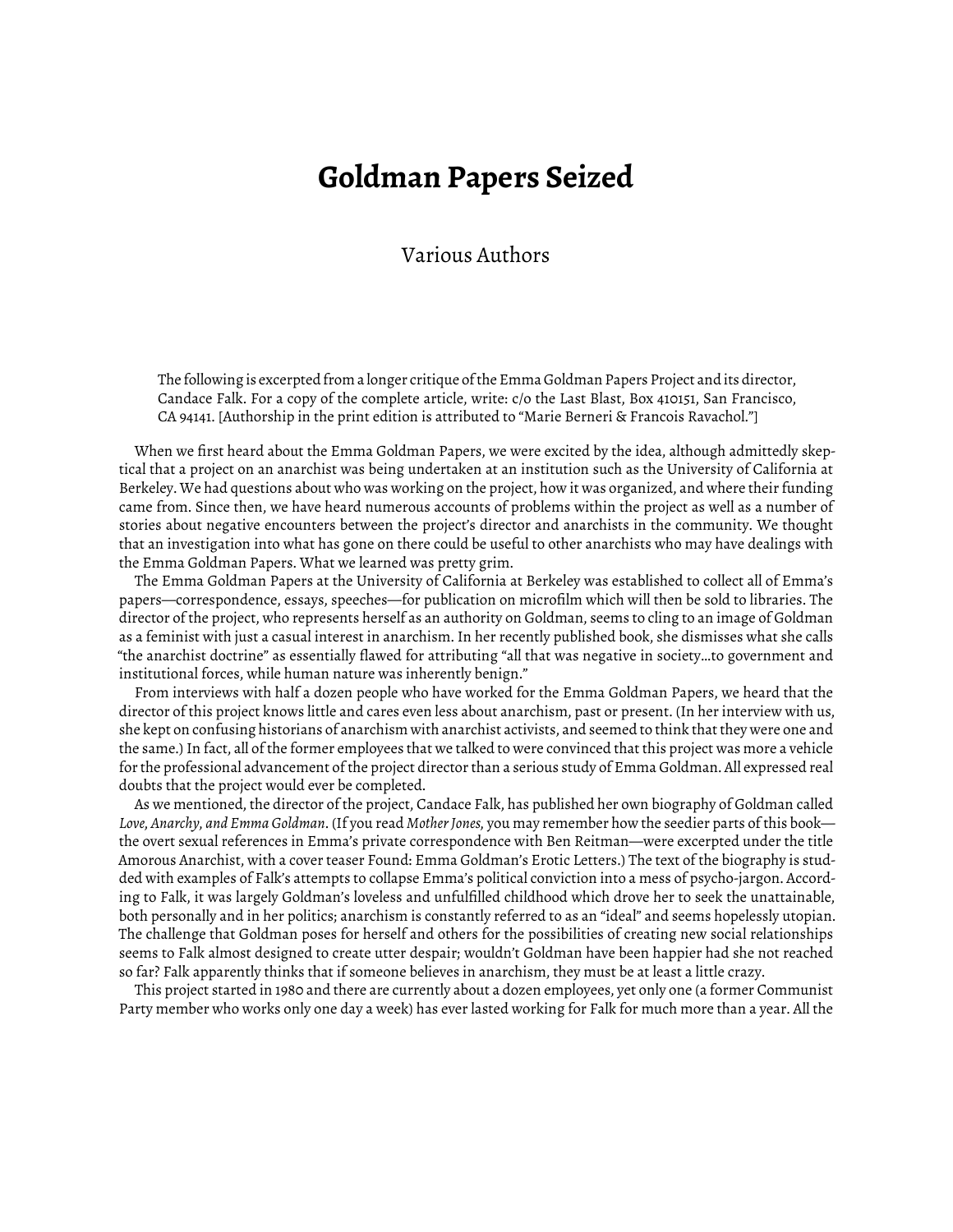anarchists, as well as most leftists, and "non-yuppie" feminists have found working with Falk intolerable, and have been forced to quit the project.

Falk has solicited money from anarchists to help finance her projects and has received at least \$10,000 from the anarchist community. When approaching anarchists who have money, she acts as if she is an anarchist. But to others, she emphasizes that she has absolutely no sympathy whatsoever with anarchism (which she seems to regard as a kind of infantile disorder). She seemed to scoff at the notion that people might automatically assume that the founder of such a project was an anarchist or fellow-traveler. She criticized as "closed-minded" the idea that the anarchist community would act differently toward her if she was not a comrade, and likened this to McCarthyism. She maintained that her work on the collection is a "gift" to the anarchists, and that she should be appreciated for it.

It seems clear enough that each employee's decision to leave stemmed directly or indirectly from Falk's attitude of ownership toward Emma Goldman's papers and from her "management style."

It seems to us that all of these folks did well to leave Candace Falk to the world of academic opportunism where she belongs. It's a shame that such a vast collection of Emma Goldman's papers is imprisoned there with her.